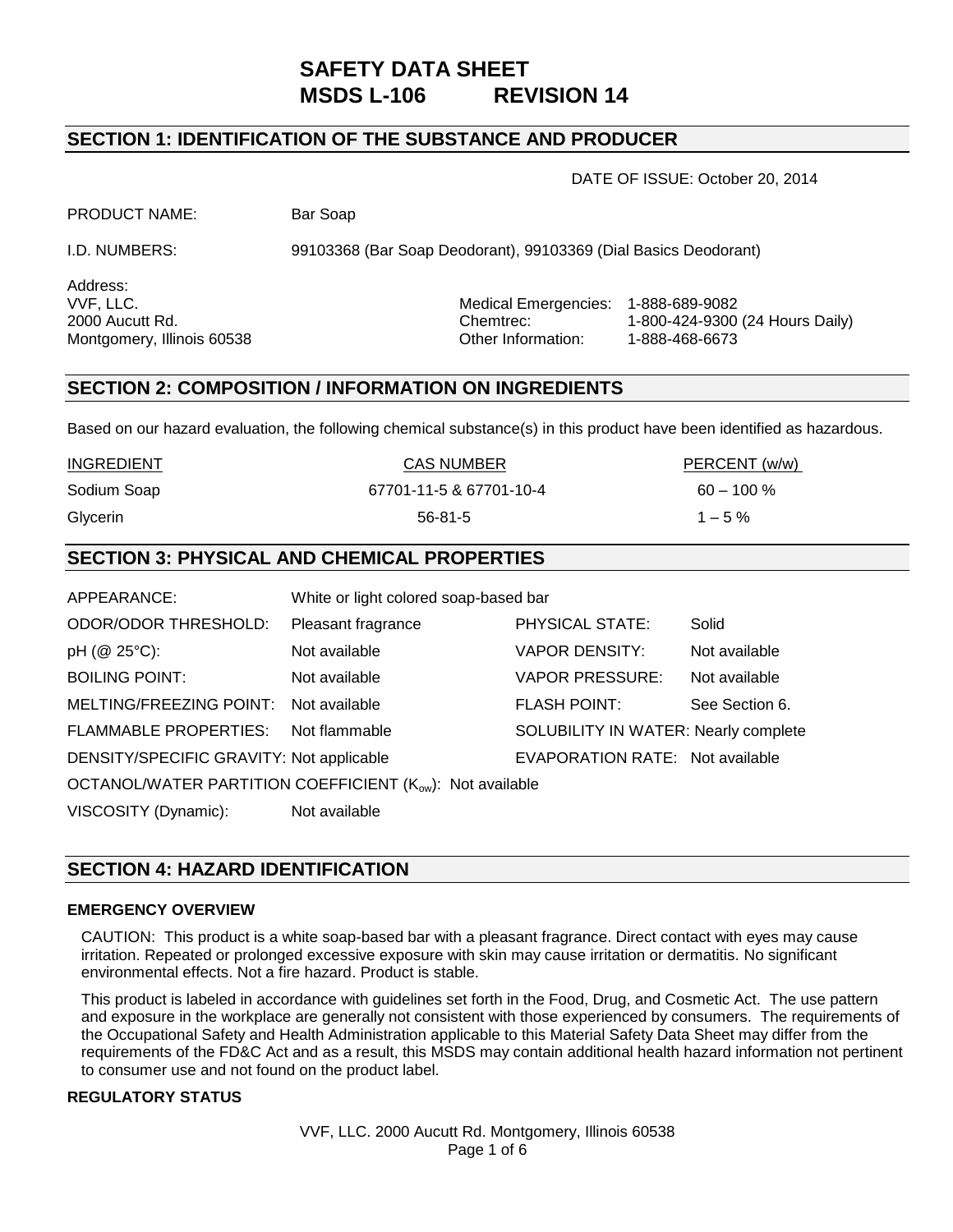DIAL BAR SOAP MSDS L-105 (Rev. 13) March 9, 2009

While this product is not considered to be hazardous under OSHA's Hazard Communication Standard (29 CFR 1900.1200), this MSDS includes valuable information that is critical for safe handling and proper use of this product. This MSDS should be retained and available for employees and other users of this product.

### **POTENTIAL HEALTH EFFECTS**

NOTE: The acute health effects described below are those which could potentially occur for the finished product. They are based on the toxicology information available for the finished product and/or each hazardous ingredient, and are consistent with the product type and the likelihood of a specific route of exposure. Known chronic health effects related to exposure to a specific ingredient are indicated.

EYE CONTACT: This product may cause irritation.

SKIN CONTACT:Repeated or prolonged excessive exposure may cause irritation.

- INGESTION:May cause mild gastrointestinal irritation with nausea, vomiting , diarrhea and abdominal pain.
- INHALATION:Dust may cause mucous membrane irritation with sore throat, sneezing, coughing and shortness of breath.

CHRONIC HEALTH EFFECTS:None known.

MEDICAL CONDITIONS GENERALLY RECOGNIZED AS BEING AGGRAVATED BY EXPOSURE:Pre-existing skin conditions.

### **POTENTIAL ENVIRONMENTAL EFFECTS**

See Section 11: Ecological Information.

## **SECTION 5: FIRST AID MEASURES**

EYES:Rinse eyes immediately with plenty of water, occasionally lifting upper and lower lids, until no evidence of product remains. Get medical attention if pain or irritation persists.

SKIN:Rinse affected area with plenty of water until no evidence of product remains. Get medical attention if irritation persists.

INGESTION:Treat symptomatically and supportively. Maintain airway and respiration. If vomiting occurs, keep head below hips to prevent aspiration. Dilution by rinsing the mouth and giving water or milk to drink is generally recommended. If unconscious, the victim should not be given anything to drink. Contact physician or local poison control center.

INHALATION: Remove from exposure area to fresh air. Keep affected person warm and at rest. Treat symptomatically and supportively. Contact physician or local poison control center. If breathing has stopped, give artificial respiration, and get medical attention immediately.

NOTE TO PHYSICIAN: The physician's judgment should be used to control symptoms and clinical condition based on the individual reactions of the patient.

## **SECTION 6: FIRE FIGHTING MEASURES**

#### **FLAMMABLE PROPERTIES**

OSHA FLAMMABILITY CLASSIFICATION: Not applicable FLASH POINT: None

UPPER FLAMMABILITY LIMIT: Not applicable LOWER FLAMMABILITY LIMIT: Not applicable

AUTO-IGNITION TEMPERATURE: Not applicable

FIRE AND EXPLOSION HAZARD: Negligible fire hazard when exposed to heat or flame. Dust - air mixtures may ignite or explode.

HAZARDOUS DECOMPOSITION PRODUCTS: Oxides of carbon.

## **EXTINGUISHING MEDIA**

Dry chemical, carbon dioxide, water spray or regular foam.

VVF, LLC. 2000 Aucutt Rd. Montgomery, Illinois 60538 Page 2 of 6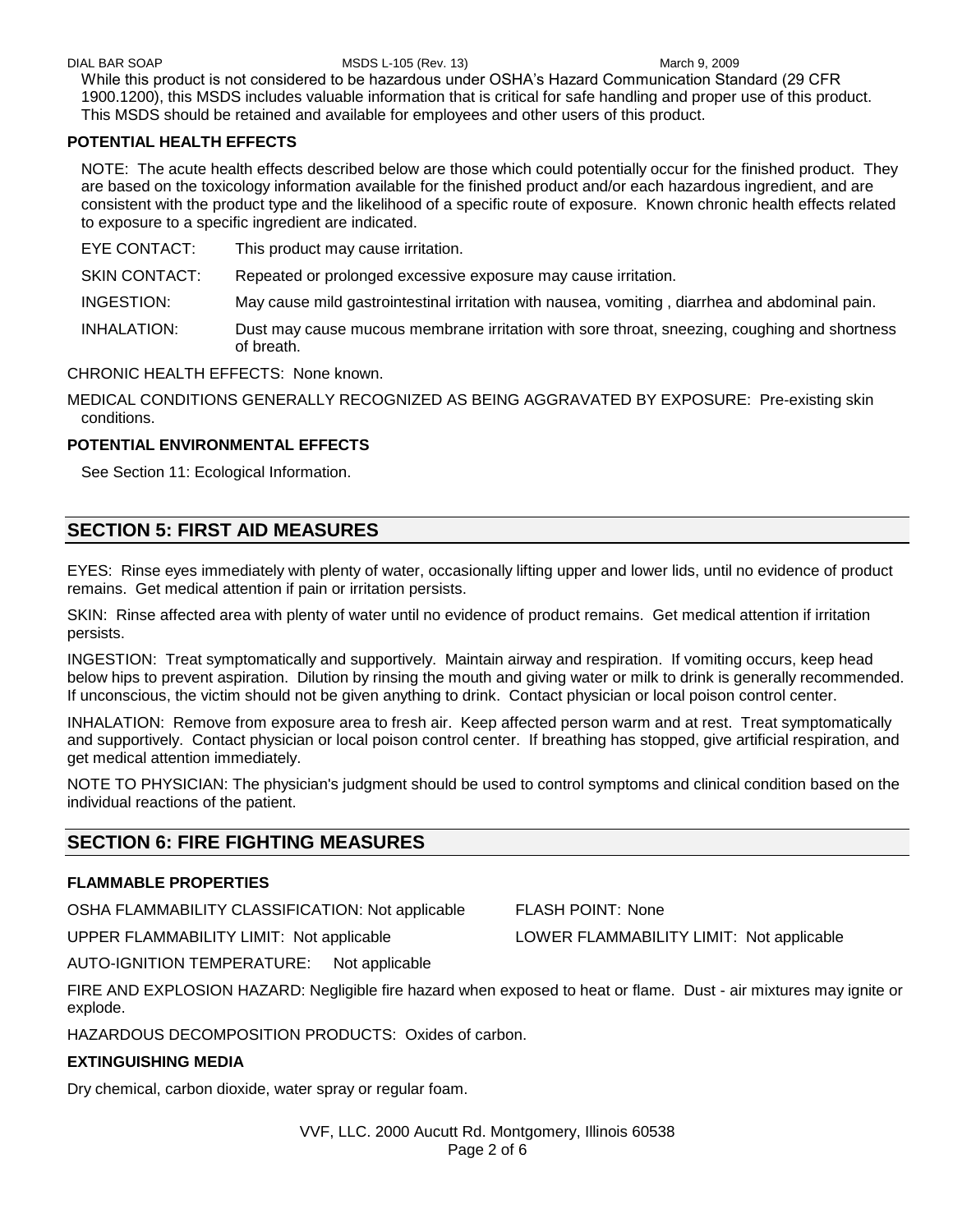In case of fire, wear a full-face positive-pressure self-contained breathing apparatus and protective suit. Move container from fire area if you can do it without risk. Do not scatter spilled material with high-pressure water streams. Dike firecontrol water for later disposal. Use agents suitable for type of surrounding fire. Avoid breathing vapors, keep upwind.

## **SECTION 7: ACCIDENTAL RELEASE MEASURES**

#### PERSONAL PRECAUTIONS

Wear skin, eye and respiratory protection as recommended in Section 8. Stop or reduce any leaks if it is safe to do so. Spills present a slipping hazard. Keep unnecessary personnel away. Ventilate spill area if possible. Ensure clean-up is conducted by trained personnel only. Make sure area is slip-free before re-opening to traffic.

#### ENVIRONMENTAL PRECAUTIONS

Small or household quantities may be disposed in regular domestic trash. For larger quantities check with your local disposal authorities.

#### METHODS FOR CONTAINMENT AND CLEAN UP

SMALL SPILLS: Sweep or scoop up and place into suitable clean, dry containers for reclamation or later disposal. Wash site of spillage thoroughly with water. LARGE SPILLS: Sweep or scoop up. Dispose in suitable waste container. Keep unnecessary people away from spill.

## **SECTION 8: HANDLING AND STORAGE**

#### HANDLING:

Do not get in eyes. Do not take internally. Use with adequate ventilation. Keep the containers closed when not in use.

#### STORAGE:

Store in original containers in a cool dry area. Store away from excessive heat and incompatible substances. Storage areas for large quantities (warehouse) should be well ventilated. Keep the containers tightly closed when not in use.

## **SECTION 9: EXPOSURE CONTROLS / PERSONAL PROTECTION**

This product is a personal care or cosmetic product. The use of this product by consumers is safe under normal and reasonable foreseen use. The information provided below refers to the occupational settings.

#### WORKER EXPOSURE LIMITS

The following exposure limits exist for the ingredients listed below. The TLV-TWA is the ACGIH Threshold Limit Value – Time Weighted Average. TLV-Ceiling Limit is the ACGIH Threshold Limit Value – Ceiling Limit. PEL-TWA is the OSHA Permissible Exposure Limit.

| <b>INGREDIENT</b>     | <b>CAS NUMBER</b>   | <b>EXPOSURE LIMIT</b>                                                                        |
|-----------------------|---------------------|----------------------------------------------------------------------------------------------|
| Soap Dust = Particles | 67701-11-5 & 67701- | TLV-TWA: 10 mg/m <sup>3</sup> (total dust), TLV-TWA: 3 mg/m <sup>3</sup> (respirable         |
| Not Otherwise         | $10 - 4$            | fraction), PEL-TWA: 15 mg/m <sup>3</sup> (total dust), PEL-TWA: 5 mg/m <sup>3</sup>          |
| Specified:            |                     | (respirable fraction),                                                                       |
| Glycerin (as mist)    | $56 - 81 - 5$       | TLV-TWA: 10 mg/m <sup>3</sup> (mist), PEL-TWA: 5 mg/m <sup>3</sup> (respirable fraction); 15 |
|                       |                     | $mg/m3$ (total mist)                                                                         |

ENGINEERING CONTROLS: Provide local exhaust or general dilution ventilation to keep exposure to airborne contaminants below the permissible exposure limits where mists or vapors may be generated.

RESPIRATOR: Air contamination monitoring should be carried out where mists or vapors are likely to be generated, to assure that the employees are not exposed to airborne contaminants above the permissible exposure limits. If respiratory protection is required, it must be based on the contamination levels found in the workplace, must not exceed the working limits of the respirator and be jointly approved by the National Institute for Occupational Safety and Health and the Mine Safety and Health Administration (NIOSH-MSHA).

FOR FIRE FIGHTING AND OTHER IMMEDIATELY DANGEROUS TO LIFE OR HEALTH CONDITIONS: Any selfcontained breathing apparatus that has a full-face piece and is operated in a pressure-demand or other positive-pressure mode. Any supplied-air respirator that has a full-face piece and is operated in a pressure-demand or other positive-

> VVF, LLC. 2000 Aucutt Rd. Montgomery, Illinois 60538 Page 3 of 6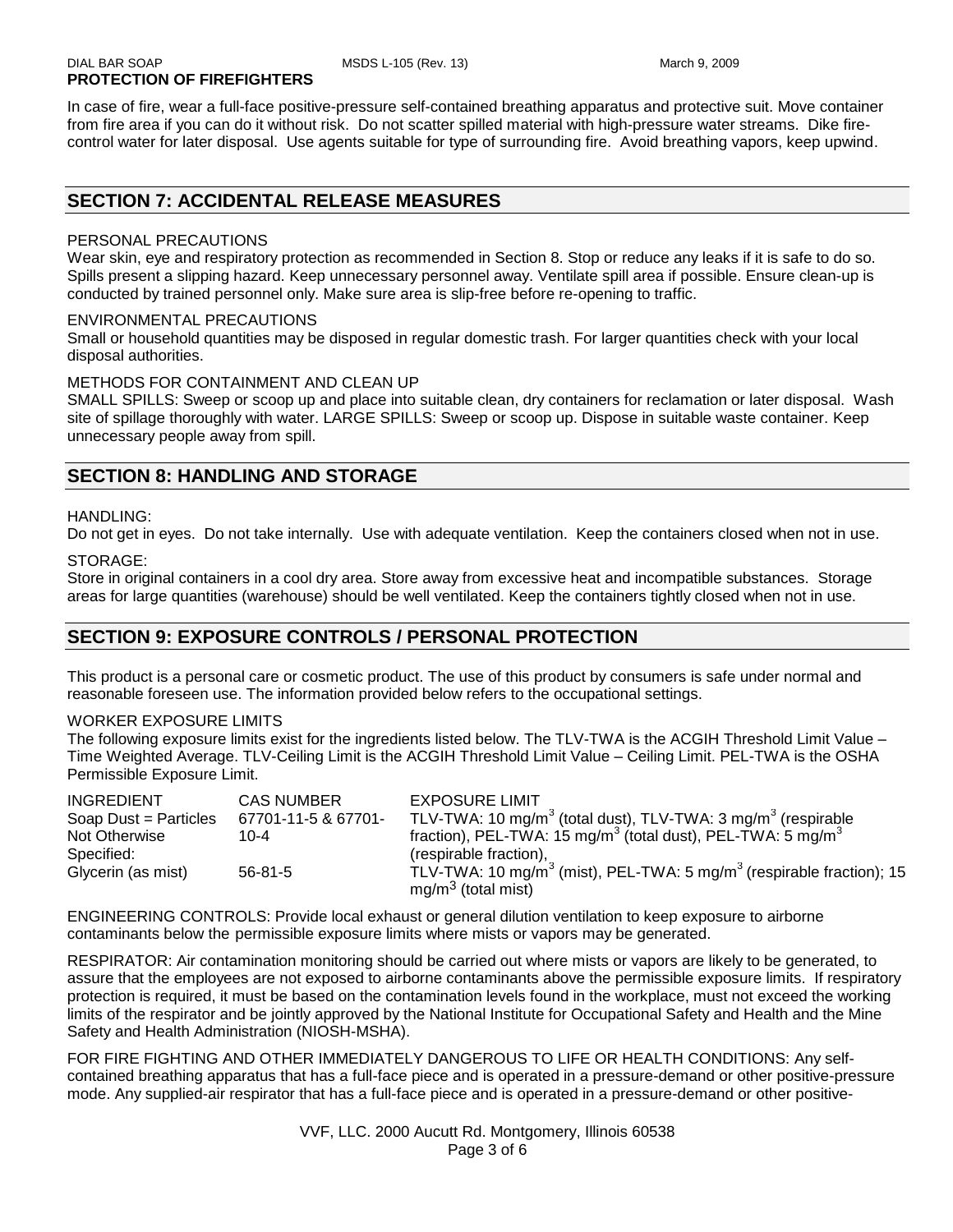DIAL BAR SOAP MSDS L-105 (Rev. 13) MARCH 9, 2009

pressure mode in combination with an auxiliary self-contained breathing apparatus operated in pressure demand or other positive-pressure mode.

CLOTHING: Protective clothing is required where repeated or prolonged skin contact may occur.

GLOVES: Protective gloves are required where repeated or prolonged skin contact may occur.

EYE/FACE PROTECTION: Safety glasses are required to prevent eye contact where dusty conditions may occur.

## **SECTION 10: STABILITY AND REACTIVITY**

CHEMICAL STABILITY: Stable under normal ambient temperature (70°F, 21°C) and pressure (1 atm).

CONDITIONS TO AVOID: Avoid contact with incompatible substances and excessive heat.

INCOMPATIBLE MATERIALS: Strong oxidizers, acids and bases.

HAZARDOUS DECOMPOSITION PRODUCTS: Thermal decomposition may release toxic and/or hazardous gases including oxides of carbon and sodium.

POSSIBILITY OF HAZARDOUS REACTIONS: Hazardous polymerization will not occur.

## **SECTION 11: ECOLOGICAL INFORMATION**

This product is anticipated to be safe for the environment at concentrations predicted in household settings under normal use conditions.

| <b>PRODUCT / INGREDIENT</b>      | LC50/EC50 (ANIMAL SPECIE)                                                                                       | <b>TOXICITY RATING</b>           |
|----------------------------------|-----------------------------------------------------------------------------------------------------------------|----------------------------------|
| <b>VERTEBRATES</b><br>Glycerin   | 96-hr LC50: 50 mg/L (Oncorhynchus mykiss)                                                                       | Harmful                          |
| <b>INVERTEBRATES</b><br>Glycerin | 24-hr EC50: > 500 mg/L (Daphnia magna)                                                                          | <b>Practically Non-Hazardous</b> |
|                                  | ENVIRONMENTAL FATE: No environmental fate data exists for the product. The product is anticipated to be rapidly |                                  |

ENVIRONMENTAL FATE: No environmental fate data exists for the product. The product is anticipated to be rapidly biodegradable.

PERSISTENCE AND DEGRADABILITY: The persistence and degradability of this product has not been determined.

BIOACCUMULATION POTENTIAL: The bioaccumulation potential of this product has not been determined.

MOBILITY: The mobility of this product (in soil and water) has not been determined.

## **SECTION 12: TOXICOLOGICAL INFORMATION**

PRODUCT INFORMATION SUMMARY: This product is a personal care or cosmetic product. The use of this product by consumers is safe under normal and reasonable foreseen use. Direct contact with eyes may cause eye irritation. Repeated or prolonged excessive exposure with skin may cause irritation.

COMPONENT ANALYSIS: The following toxicity information is for the hazardous ingredient(s) when used as technical grade and is provided as reference for the occupational settings.

| <b>INGREDIENT</b>                            | LD50 / DRAIZE SCORE             | <b>TOXICITY / IRRITATION RATING</b> |
|----------------------------------------------|---------------------------------|-------------------------------------|
| ACUTE ORAL TOXICITY<br>Glycerin              | 12,600 mg/kg (rat)              | Non-hazardous                       |
| <b>ACUTE DERMAL TOXICITY</b><br>Glycerin     | $> 10,000$ mg/kg (rabbit)       | Non-hazardous                       |
| <b>ACUTE INHALATION TOXICITY</b><br>Glycerin | $> 570$ mg/m <sup>3</sup> (rat) | Toxic                               |

VVF, LLC. 2000 Aucutt Rd. Montgomery, Illinois 60538 Page 4 of 6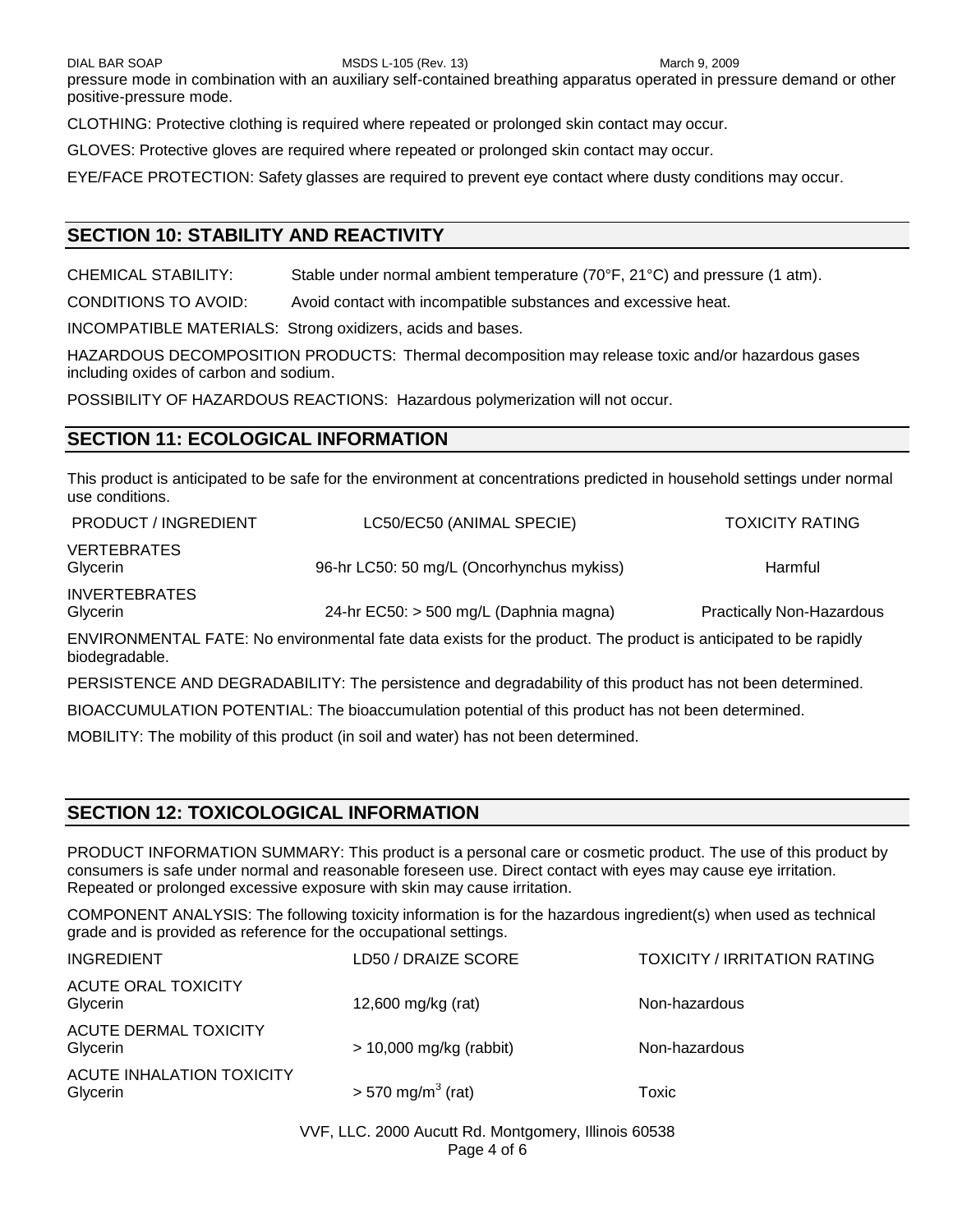CARCINOGENICITY: None of the ingredients in this product are listed as carcinogens by the International Agency for Research on Cancer (IARC), the National Toxicology Program (NTP) or the Occupational Safety and Health Administration (OSHA).

MUTAGENICITY: None of the ingredients in this product are known to cause mutagenicity.

REPRODUCTIVE/FETAL/DEVELOPMENTAL TOXICITY: None of the ingredients in this product are known as reproductive, fetal, or developmental hazards.

TARGET ORGAN TOXICITY: None of the ingredients in this product are known to have target organ toxicity.

EPIDEMIOLOGICAL INFORMATION: None of the ingredients in this product are known to have health-related information in working populations.

## **SECTION 13: DISPOSAL CONSIDERATIONS**

WASTE NUMBER AND DESCRIPTION:Not applicable, not regulated.

DISPOSAL CONSIDERATIONS: This product is not a RCRA hazardous waste and can be disposed of in accordance with federal, state and local regulations.

## **SECTION 14: TRANSPORT INFORMATION**

#### **GROUND TRANSPORT**

DOT Hazard Class: Not regulated Packing Group: Not applicable Packing Group: DOT Proper Shipping Name: Not applicable Shipping Label Information: Not applicable UN/NA Number: Not applicable

#### **AIR TRANSPORT (ICAO/IATA) MARINE TRANSPORT (IMDG/IMO)**

ICAO/IATA Hazard Class: Not regulated IMDG/IMO Hazard Class: Not regulated

ICAO/IATA Proper Shipping Name: Not applicable IMDG/IMO Proper Shipping Name: Not applicable

## **SECTION 15: REGULATORY INFORMATION**

#### **UNITED STATES:**

OSHA HAZARD COMMUNICATION RULE, 29 CFR 1910.1200:

The Occupational Safety and Health Administration requires Material Safety Data Sheets to provide any hazards that may be associated with the product, and make this information available in the workplace. Since the use pattern and exposure in the workplace are generally not consistent with those experienced by consumers, this MSDS may contain additional health hazard information not pertinent to consumer use.

FOOD AND DRUG ADMINISTRATION:

This product is regulated as a cosmetic under the Food and Drug Administration.

EPA - SARA TITLE III SECTION 313: Not applicable - Consumer product.

EPA CERCLA/SARA TITLE III SUPERFUND AMENDMENT AND REAUTHORIZATION ACT:

This product contains no CERCLA/SARA Title III materials. This product contains no hazardous chemicals reportable under Sections 311/312. This product contains no hazardous chemicals reportable under Section 304.

TSCA: All components of this product are either listed on or exempt from the U.S. Toxic Substances Control Act (TSCA) chemical substance inventory.

#### **STATE REGULATIONS**

CALIFORNIA PROPOSITION 65: This product does not contain substances listed under California Proposition 65.

#### **CANADA:**

CANADIAN ENVIRONMENTAL PROTECTION ACT:

INVENTORY STATUS: Some components of this product are not listed on the Canadian Domestic Substances List (DSL) nor the NDSL.

> VVF, LLC. 2000 Aucutt Rd. Montgomery, Illinois 60538 Page 5 of 6